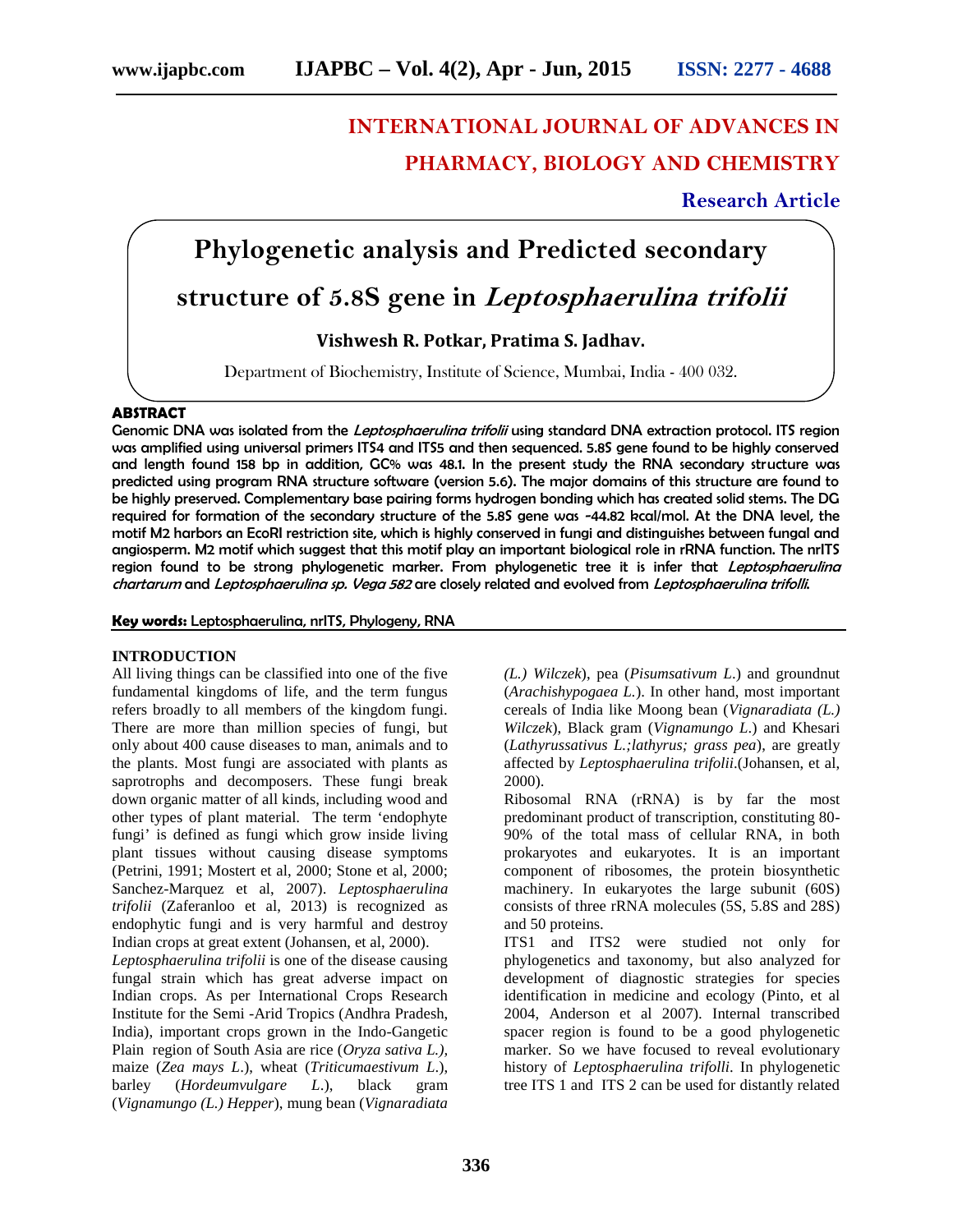species whereas 5.8S gene can be used for closely related species.



rRNA genes are mainly common targets for identifying and quantifying phylotypes in medical and environmental samples and have been widely used in systematic studies in fungi and beyond. Literature survey reveals that secondary structures of the initial transcript play crucial roles in ribosome assembly, and putative secondary structures have been recognized and archived for the coding regions of rDNA and recently for the internal spacers as well (Wolf et al. 2005). Characters from nuclear ribosomal gene sequences have been used to hypothesize phylogenetic relationships among even distantly related organisms.Molecular phylogenetic analyses require the alignment of homologous sequence characters, guidance from secondary structure information may aid in the alignment of homologous regions for phylogenetic analysis among plant and animal species (Jobes & Thien 1997), even between genomes as evolutionarily distant as of eukaryotic nuclei, prokaryotes, and eukaryotic organelles. A further application of structure information to phylogenetics is recoding structure into new ITS regions have been used for phylogenetic analyses at the species to generic level.

#### **MATERIALS AND METHOD**

Pure culture of *Leptosphaerulina trifolii* was obtained from National Fungal Culture Collection of India, Agharkar Research Institute, Pune, India. The isolate cultures were maintained on potato dextrose agar (PDA). Fungal cultures were raised by using actively growing fungal plugs from mother cultures with a sterile scalpel and then placed on fresh PDA media (39 g of PDA/ 1 liter of distilled water). The cultures were then placed on laboratory benches and left to grow for about 7-10 days or until there was enough mycelia to harvest for DNA extraction.

Whole-cell DNA was isolated from *Leptosphaerulina trifolii* by the Chelex method (Walsh et al., 1991; Hirata and Takamatsu, 1996). Primer pairs ITS1 (50-TCC GTA GGT GAA CCT GCG- 30) and ITS4 (50-TCC TCC GCT TAT TGA TAT GC-30) were used for PCR amplification of rDNA containing the internal transcribed spacer (ITS) 1, the 5·8S gene and the ITS2 regions (Jasalavich*et al.*, 1995). For amplification of ITS region, the composition of the PCR reaction mixture is as follows. The reaction mixture (25 µl) contained 20 mM Tris-HCl (pH 8.8),

10 mMKCl, 10 mM (NH4)2SO4, 2 mM MgSO4, 0.1 % TritonX-100, 0.2 mM of each dNTP, 0.2 µM of each oligonucleotide primer, 1.0 Unit of Taq DNA polymerase and 25 ng of genomic DNA. The basic thermal cycling conditions for the above-mentioned regions were similar: One step of initial denaturation at  $94^{\circ}$ C for 5 min, 35 cycles of denaturation at  $94^{\circ}$ C for 1 min, annealing  $(55^{\circ}C)$  for 1 min and extension at  $72^{\circ}$ C for 1 min, followed by final extension of 10 min at  $72^{\circ}$ C. The PCR product was subjected to preparative electrophoresis in 1.5% agarose gel in TAE buffer. The amplified product was checked on the ethidium bromide-stained gel. ITS sequencing was carried out on ABI Sequencer (Chromous Biotech, Bangalore) with minor manual adjustments. The sequence of ITS region of *Leptoshaerulina trifolii* was submitted to NCBI genbank. The sequence was accepted by the organization and accession number allotted is KJ190940. ITS sequence was compared by using the BLAST alignment program with data available from GenBank at the National Institutes of Health.

#### **RESULTS**

The 5.8S gene of *Leptosphaerulina trifolii* found to be 158 bp and GC% was calculated and found to be 48.1%. The length of ITS 1 and ITS 2 region was found 204 bp and 156 bp respectively in *Leptosphaerulina trifolii* whereas GC% found 55.4% and 63.5% respectively.

In ITS1 and ITS2 regions of *Leptosphaerulina trifolii,* gaps and dots were found which indicates that there is an insertion and deletion of the sequences (Indels).The entire ITS region was used to find identical sequences in NCBI genbank using BLAST (Basic Local Alignment Search Tool). In BLAST, 100% of 5.8S gene sequence was found identical to *Leptosphaerulina chartarum*whereas 96% of entire ITS region of *Leptosphaerulina trifolii* was found identical with *Leptosphaerulina chartarum,* which has proved that 5.8S gene sequence can be used for exact identification of fungal species which causes disease to important crop plants, food products and<br>ultimately affect country's economy. In  $country's$  economy. In *Leptosphaerulina trifolii*, the length of 5.8S gene was found 158 bp. Out of these 158 residues only at two residues variation was found, all other 156 residues found highly conserved.

5.8S ribosomal RNA (5.8S rRNA) is a non-coding RNA component of the large subunit of the eukaryoticribosome and so plays an important role in protein translation. It is transcribed by RNA polymerase I as part of the 45S precursor that also contains 18S and 28S rRNA. Its function is thought to be in 5.8S rRNA ribosome translocation. It is also known to form covalent linkage to the p53 tumour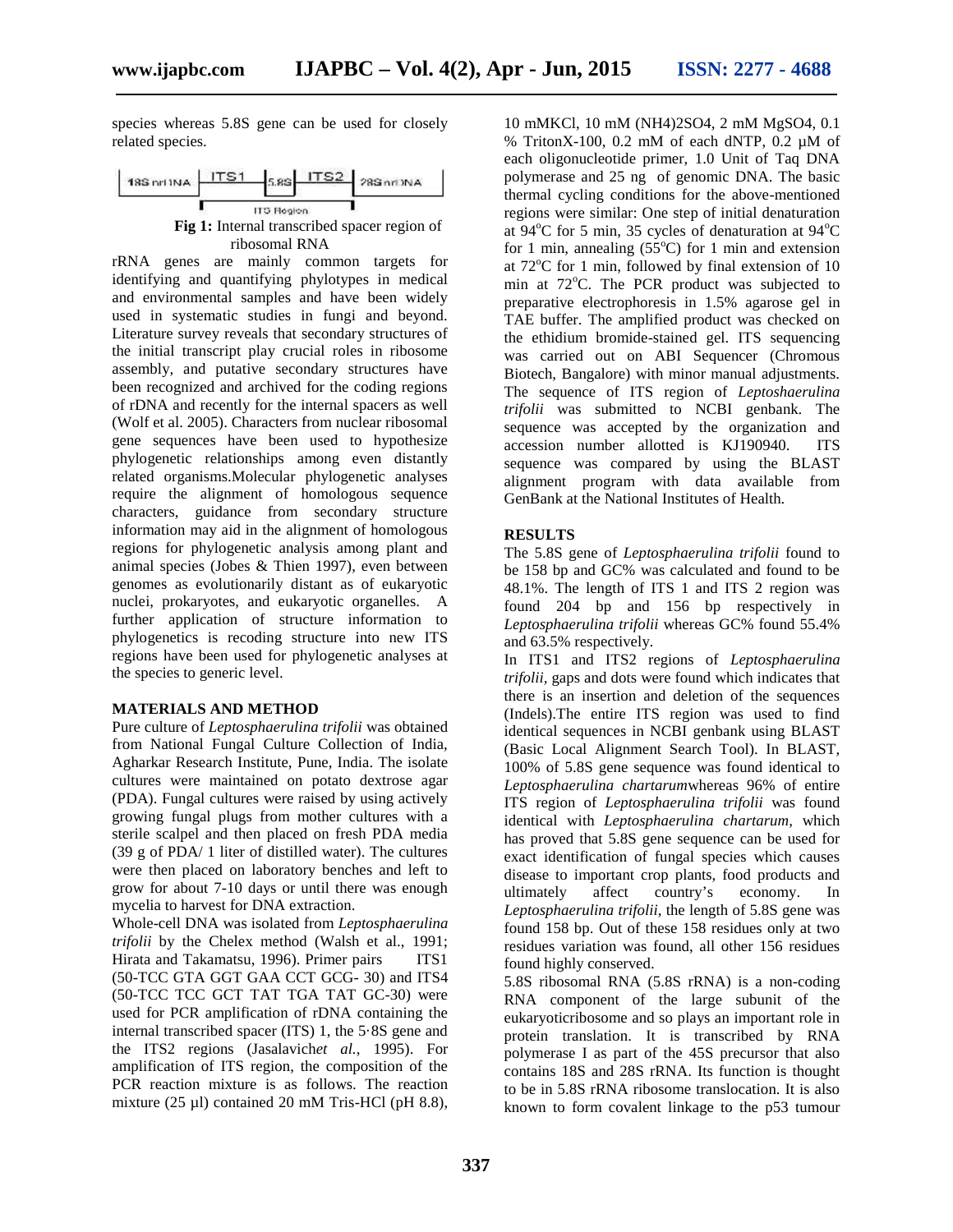suppressor protein. 5.8S rRNA is also found in archaea.The internal transcribed spacer regions and the 5.8S rDNA were defined based on the conserved sequence at the 3'end of the 18S gene, the 5' and 3' ends of the 5.8S gene, and the 5' end of the 26S gene. Major domains of 5.8S gene structure in *Leptosphaerulina trifolli* is found to be highly preserved. Complementary base pairing forms hydrogen bonding which has created solid stems. The dG (sequence/folding energy) was found -44.82 kcal/mol. The secondary structure for a functional 5.8S gene has single large central loops from which four helices emerge. Conserved motifs for the 5.8S gene are poorly described in fungi. However, three motifs of the 5.8S gene are conserved among angiosperms are M1 (5'-CGAUGAAGAACGUAGC-3'), M2 (5'-CGAUGAAGAACGUAGC-3'), GAAUUGCAGAAUCC-3') and M3 (5'-UUUGAACGCA-3') (Harpke et al 2008). In *Leptosphaerulina trifolli* one motif was found as highly conserved that is M2 (5<sup>'</sup>-GAATTGCA**GAATTC**-3'). The motif M2 has an EcoRI restriction site (highlighted) is highly conserved in fungi which distinguishes between fungal and angiosperm based on M2 motif (Jobes et al 1997), which suggest that this motif play an important biological role in rRNA function.

To construct phylogenetic tree ClustalW online software was used. Other ITS sequences of genus Leptosphaerulina were retrieved from NCBI genbank*.* From phylogenetic tree it is infer that *Leptosphaerulina chartarum* and *Leptosphaerulina sp. Vega 582* are closely related and evolved from *Leptosphaerulina trifolli.* These three species has form one monophyletic group. Other monophyletic group infer that *Leptosphaerulina americana* and *Leptosphaerulina trifolii isolate 572* are closely related whereas *Leptosphaerulina australis* and *Leptosphaerulina arachidicola* are also closely related. These four species has evolved from *Leptosphaerulina isolate KK-76-2.*

#### **DISCUSSION**

As fungi is uncertainly the best studied kingdom in eukaryotic organism. Hence there is enormous potential to combine molecular and morphological data for accurate identification of fungal species and also to resolve any type of controversy in species identification. Plant and fungi kingdoms have some common characteristics. First, fungi and plants are both eukaryotic, meaning they belong to the Eukaryotic organism with cells contain a nucleus and membrane-bound organelles. Organism belongs to both Kingdoms are having cell walls, are stationary, and are typically multicellular, which means they are made up of multiple cells. Hence in earlier studies plants and fungi used to be grouped together. However, three motifs of the 5.8S gene are conserved<br>among angiosperms are M1 (5'among angiosperms are M1 (5'-<br>CGAUGAAGAACGUAGC-3'), M2 (5'-CGAUGAAGAACGUAGC-3'), M2 GAAUUGCAGAAUCC-3') and M3 (5'-UUUGAACGCA-3') (Harpke et al 2008). In *Leptosphaerulina trifolli*, one motif was found as conserved that is  $M2$  (5<sup>'-</sup> GAATTGCA**GAATTC**-3'). The motif M2 has an EcoRI restriction site (underlined) is highly conserved in fungi which clearly distinguishes between fungal and angiosperm based on M2 motif (Jobes et al 1997), which gives very strong support in systematic classification and also suggest that this motif play an important biological role in rRNA function.

ITS is a section of non-functional RNA located on a common transcription precursor between rRNAs (structural ribosomal RNAs). This ITS region contains ITS1 and ITS2 informative regions that are located between the 18S and 28S ribosomal subunits and the ITS1 and ITS2 regions are separated by the 5.8S ribosomal subunit. By the use of amplicon around 400 to 700 bp in length, the ITS region can be amplified from fungal genome with primers ITS-1 and ITS-4, which could be recovered in a single PCR.

| <b>Species Name</b>          |        | <b>ITS 1</b> | 5.8S gene | ITS 2 |
|------------------------------|--------|--------------|-----------|-------|
| Leptosphaerulina<br>trifolii | Length | 204 bp       | 158 bp    | 156bp |
|                              | GC%    | 55.4%        | 48.1%     | 63.5% |

**Table 1 Length and GC% of ITS1, 5.8S gene and ITS2 in** *Leptosphaerulinatrifolii.*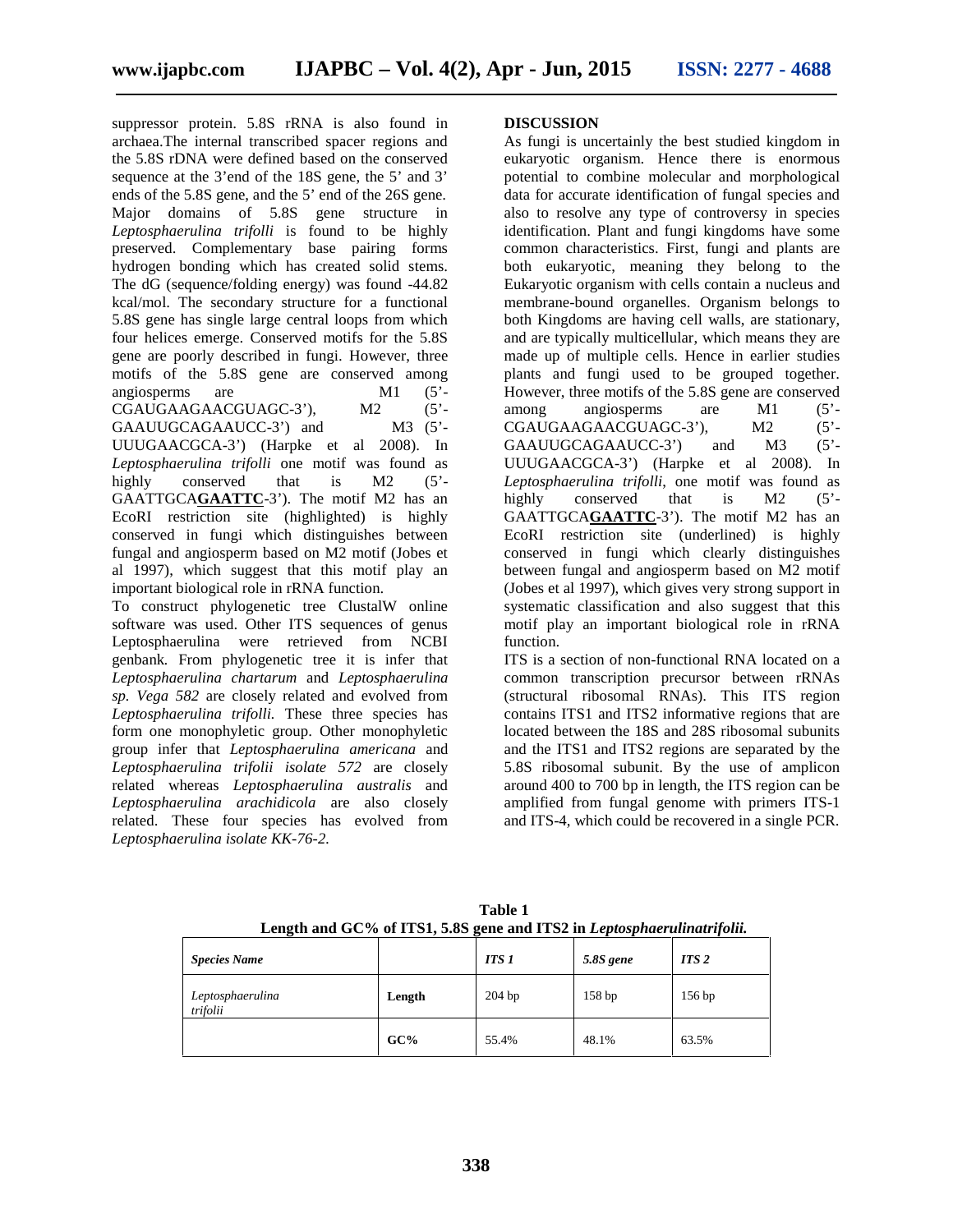

**Fig 2 Predicted Secondary structure of 5.8S gene of** *Leptosphaerulina trifolli.*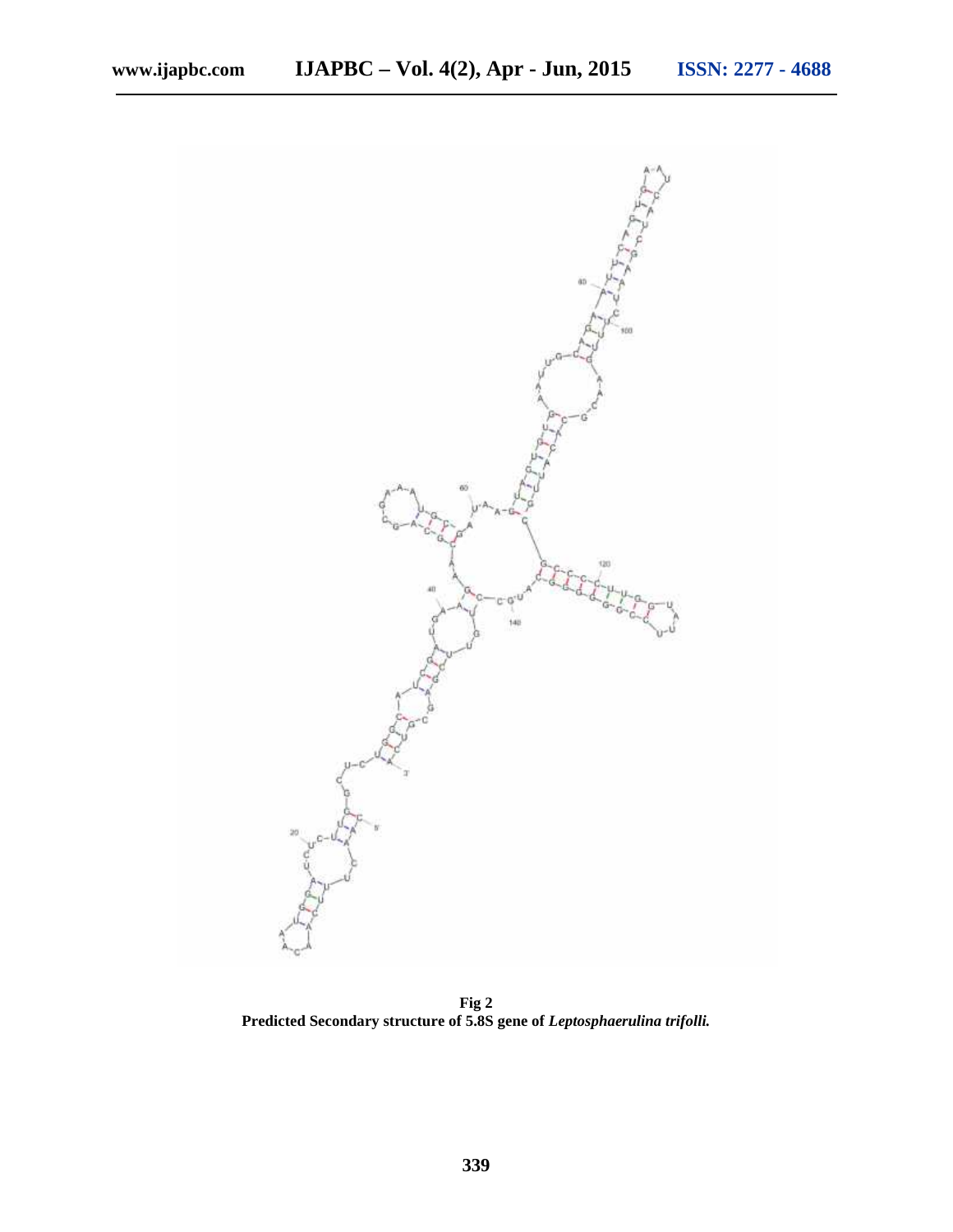

**Fig 3 Phylogenetic analysis of** *Leptosphaerulina trifolii*

The universal primers were first reported by Trost and colleagues, who further developed a method based on the enzyme restriction of PCR fragments in order to identify a set of fungal pathogens (Trost et al., 2004). Molecular characterization of 5.8S gene is very important to understand the biochemical pathways as this gene is concerned with ribosome production and associated with protein synthesis. For this bioinformatics approach and computational softwares illustrate potential benefits for sequence analysis, sequence alignment, to locate mutations in gene (if any) and also to predict secondary structure of genes involved in biochemical pathway. The secondary structure (stem loop structure) of 5.8S gene of both Leptosphaerulina trifolii and Puccinia graminis f.sp.tritici was estimated online using RNA structure software (version 5.6) (Stern et al 2013). Here in the present study phylogeny of *Leptosphaerulina trifolli* has been carried out. In which, *Leptosphaerulina chartarum* and *Leptosphaerulina sp. Vega 582* are closely related and evolved from *Leptosphaerulina trifolli*, which has given accurate additional support to the research work in identification of fungal species. The technique is cost-effective since it only requires essentially PCR components and DNA isolation reagents. Furthermore, no DNA probes or expensive restriction enzymes are needed. Taking all these parameters into account, It has been proposed that ITS region along with 5.8S gene sequence is the standard barcode for fungal identification. Hence ITS region has been recommended as the universal

barcode sequence for fungal study because it is the most widely sequenced DNA region in molecular phylogeny of fungi. Also, it is the most useful method in systematic identification of species or even within species at a molecular level, for example in identifying geographic races.

#### **CONCLUSION**

The study reveals that ITS sequencing is a very fast, accurate and sensitive method for pathogenic fungal identification. As sequencing method required only short term incubation time, it is more convenient and better than the traditional phenotypic method. Due to the large amount of fungal genome copies and species variation, the sensitivity and specificity of ITS regions is good enough to identify fungal isolates to species level. ITS region along with 5.8S gene sequence can act as the DNA barcode for pathogenic fungi which affects the important crops of the nation. The rapid and accurate identification of fungal isolates helps shorter the waiting time on treatments for patients. Hence it will benefit to the clinical diagnosis, medical care and in accurate identification of fungi which causes disease to the human being.

#### **ACKNOWLEDGEMENT**

Authors are grateful to the Director, Institute of Science, Mumbai, India.

#### **REFERENCES**

1. Anderson IC, Parkin PI. Detection of active soil fungi by RT-PCR amplification of precursor